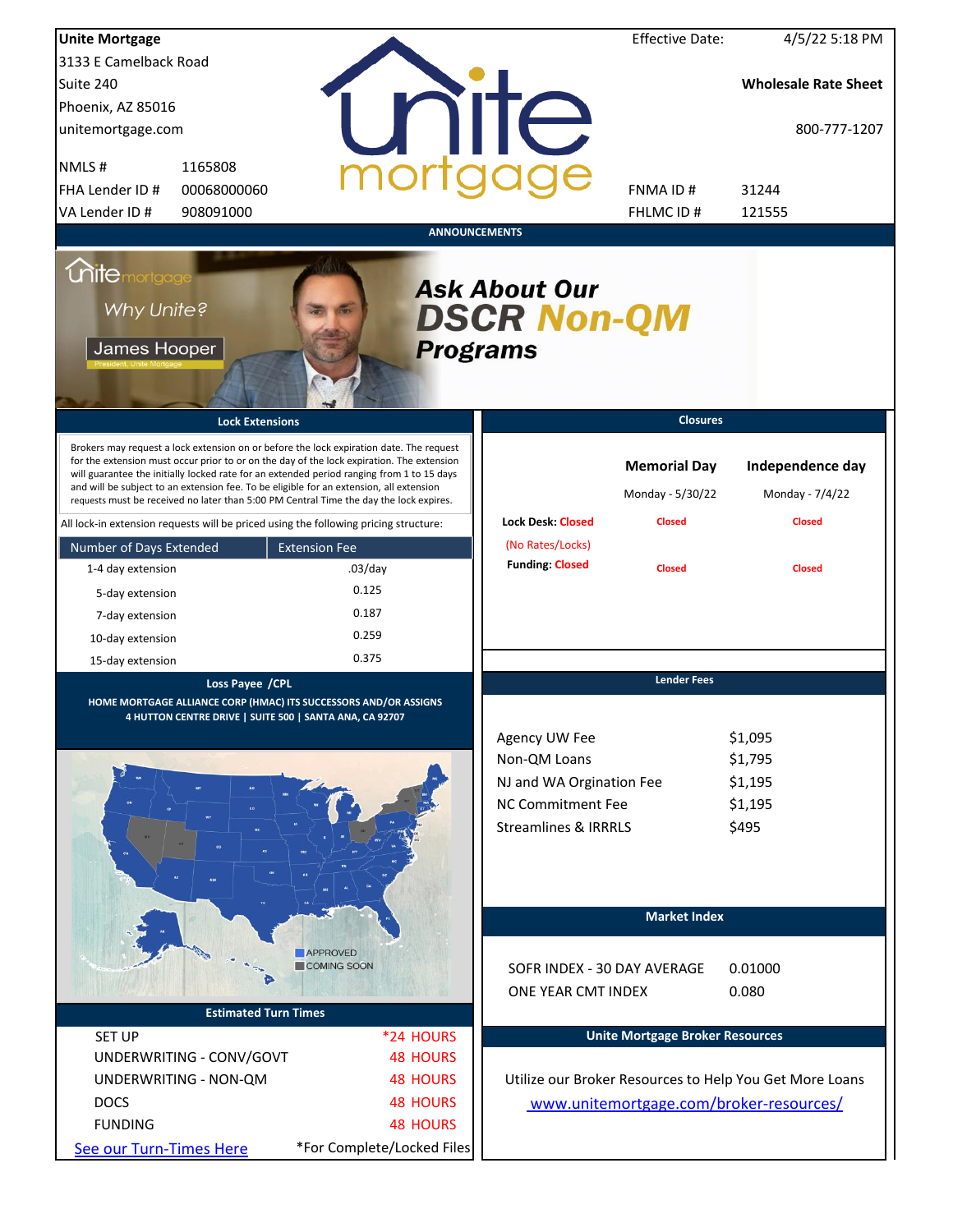

### **Rates are subject to change without prior notice Not for Public View • For Professional Use Only**

Price Change Effective: 9:00 AM PST

**Lock Desk** [locks@unitemtg](mailto:locks@unitemtg.com).com File Update: 04-Apr-2022 6:42 AM

# **INVESTOR PRIME**

|             | <b>30 DAY PRICING</b> |                 |
|-------------|-----------------------|-----------------|
| <b>RATE</b> | <b>5/6 ARM</b>        | <b>30YR FIX</b> |
| 8.375       | 103.0000              | 102.7500        |
| 8.250       | 1028750               | 102 6250        |
| 8.125       | 102.7500              | 102.5000        |
| 8.000       | 102.6250              | 102.3750        |
| 7.875       | 102.5000              | 102.2500        |
| 7.750       | 102.3750              | 102.1250        |
| 7.625       | 102.2500              | 102.0000        |
| 7.500       | 102.1250              | 101.8750        |
| 7.375       | 102.0000              | 101.7500        |
| 7.250       | 101.8750              | 101.6250        |
| 7.125       | 101.7500              | 101.5000        |
| 7.000       | 101.6250              | 101.3750        |
| 6.875       | 101.5000              | 101.2500        |
| 6.750       | 101.3750              | 101.1250        |
| 6.625       | 101.1250              | 100.8750        |
| 6.500       | 100.8750              | 100.6250        |
| 6.375       | 100.6250              | 100.3750        |
| 6.250       | 100.3750              | 100.1250        |
| 6.125       | 100.0000              | 99.7500         |
| 6.000       | 99.6250               | 99.3750         |
| 5.875       | 99.1250               | 98.8750         |
| 5.750       | 986250                | 98 3750         |
|             |                       |                 |

| <b>MAX PRICING (Lower of Price or Premium)</b> |          |
|------------------------------------------------|----------|
| No Prepay - Hard                               | 99.0000  |
| 1yr Prepay - Hard                              | 998750   |
| 2yr Prepay - Hard                              | 100 1250 |
| 3yr Prepay - Hard                              | 100 3750 |
| 4yr Prepay - Hard                              | 100.6250 |
| 5yr Prepay - Hard                              | 100.8750 |
|                                                |          |
| <b>ARM MARGIN</b>                              |          |
| 5.000                                          | SOFR     |
|                                                |          |
| <b>LOCK FEES</b>                               |          |
| Relock Fee:                                    | 250      |
| Extension Foo Dor Diago:                       | 0.20     |

|                                                | <b>30 DAY PRICING</b>                   |                      | <b>PRICING ADJUSTMENTS</b> |                                 |                                        |                    |                    |                    |                    |                    |                    |                                                                         |
|------------------------------------------------|-----------------------------------------|----------------------|----------------------------|---------------------------------|----------------------------------------|--------------------|--------------------|--------------------|--------------------|--------------------|--------------------|-------------------------------------------------------------------------|
| <b>RATE</b><br>8.375                           | <b>5/6 ARM</b><br>103.0000              | 30YR FIX<br>102.7500 |                            | <b>Documentation</b>            | <b>Credit Score</b>                    | $00.01 - 50$       | $50.01 - 55$       | 55.01-60           | LTV<br>60.01-65    | 65.01-70           | 70.01-75           | 75.01-80                                                                |
| 8.250                                          | 102.8750                                | 102.6250             |                            |                                 | 2780                                   | (0.250)            | (0.375)            | (0.500)            | (0.625)            | (0.875)            | (1.125)            | (1.750)                                                                 |
| 8.125                                          | 102.7500                                | 102.5000             |                            |                                 | 760 - 779                              | (0.375)            | (0.375)            | (0.625)            | (0.875)            | (1.000)            | (1.375)            | (2.000)                                                                 |
| 8.000<br>7.875                                 | 102.6250<br>102.5000                    | 102.3750<br>102.2500 |                            |                                 | 740 - 759<br>720 - 739                 | (0.375)<br>(0.500) | (0.500)<br>(0.625) | (0.750)<br>(0.875) | (1.000)<br>(1.125) | (1.250)<br>(1.500) | (1.625)<br>(2.000) | (2.250)<br>(2.750)                                                      |
| 7.750                                          | 102.3750                                | 102.1250             |                            | <b>DSCR</b>                     | 700 - 719                              | (0.625)            | (0.750)            | (1.000)            | (1.375)            | (1.875)            | (2.500)            | (3.500)                                                                 |
| 7.625                                          | 102.2500                                | 102.0000             |                            |                                 | 680 - 699                              | (0.875)            | (1.000)            | (1.250)            | (1.750)            | (2.250)            | (3.000)            | (3.875)                                                                 |
| 7.500                                          | 102.1250                                | 101.8750             |                            |                                 | $660 - 679$                            | (1.375)            | (1.500)            | (1.625)            | (2.250)            | (3.125)            | (3.750)            | (4.500)                                                                 |
| 7.375<br>7.250                                 | 102.0000<br>101.8750                    | 101.7500<br>101.6250 |                            |                                 | 640 - 659<br>$620 - 639$               | (1.875)<br>(2.375) | (2.000)<br>(2.500) | (2.125)<br>(2.625) | (2.750)<br>(3.250) | (3.625)<br>(4.125) | (4.750)<br>$\#N/A$ | #N/A<br>$\#N/A$                                                         |
| 7.125                                          | 101.7500                                | 101.5000             |                            |                                 | : 780                                  | (0.125)            | (0.250)            | (0.250)            | (0.375)            | (0.500)            | (0.625)            | (0.875)                                                                 |
| 7.000                                          | 101.6250                                | 101.3750             |                            |                                 | 760 - 779                              | (0.250)            | (0.250)            | (0.250)            | (0.500)            | (0.625)            | (0.750)            | (1.125)                                                                 |
| 6.875                                          | 101.5000                                | 101.2500             |                            |                                 | 740 - 759                              | (0.250)            | (0.250)            | (0.250)            | (0.625)            | (0.750)            | (1.000)            | (1.375)                                                                 |
| 6.750<br>6.625                                 | 101.3750<br>101.1250                    | 101.1250<br>100.8750 |                            | Bank Statements (12 & 24)       | 720 - 739<br>700 - 719                 | (0.250)<br>(0.375) | (0.375)<br>(0.375) | (0.375)<br>(0.625) | (0.750)<br>(0.875) | (0.875)<br>(1.125) | (1.125)<br>(1.500) | (1.625)<br>(2.000)                                                      |
| 6.500                                          | 100.8750                                | 100.6250             |                            |                                 | 680 - 699                              | (0.375)            | (0.500)            | (0.750)            | (1.000)            | (1.375)            | (1.750)            | (2.500)                                                                 |
| 6.375                                          | 100.6250                                | 100.3750             |                            |                                 | $660 - 679$                            | (0.500)            | (0.750)            | (1.000)            | (1.500)            | (2.250)            | (2.750)            | (3.500)                                                                 |
| 6.250                                          | 100.3750                                | 100.1250             |                            |                                 | $640 - 659$                            | (0.750)            | (1.000)            | (1.250)            | (1.750)            | (2.500)            | (3.125)            | #N//                                                                    |
| 6.125<br>6.000                                 | 100.0000<br>99.6250                     | 99.7500<br>99.3750   |                            |                                 | $620 - 639$<br>$\geq 780$              | (1.250)<br>(0.125) | (1.500)<br>(0.250) | (1.750)<br>(0.250) | (2.250)<br>(0.625) | (3.000)<br>(0.875) | #N/A<br>(1.125)    | $\#N/A$<br>$\# \mathbb{N}/\mathbb{A}$                                   |
| 5.875                                          | 99.1250                                 | 98.8750              |                            |                                 | 760 - 779                              | (0.125)            | (0.250)            | (0.375)            | (0.750)            | (1.000)            | (1.375)            | $\#N/A$                                                                 |
| 5.750                                          | 98.6250                                 | 98.3750              |                            |                                 | 740 - 759                              | (0.250)            | (0.250)            | (0.500)            | (0.875)            | (1.125)            | (1.625)            | #N/A                                                                    |
|                                                |                                         |                      |                            |                                 | 720 - 739                              | (0.375)            | (0.500)            | (0.625)            | (1.000)            | (1.500)            | (2.000)            | $\#N/A$                                                                 |
|                                                |                                         |                      |                            | <b>Asset Depletion</b>          | 700 - 719                              | (0.500)            | (0.625)            | (1.000)            | (1.375)            | (1.875)            | (2.500)            | $\#N/A$                                                                 |
|                                                |                                         |                      |                            |                                 | 680 - 699<br>$660 - 679$               | (0.625)<br>(0.750) | (0.750)<br>(1.000) | (1.250)<br>(1.500) | (1.750)<br>(2.250) | (2.250)<br>(3.125) | (3.000)<br>#N/A    | $\#N/A$<br>$\# \mathbb{N}/\mathbb{A}$                                   |
|                                                |                                         |                      |                            |                                 | $640 - 659$                            | (1.250)            | (1.500)            | (2.000)            | (2.750)            | (3.625)            | #N/A               | #N/ $\rho$                                                              |
|                                                |                                         |                      |                            |                                 | 620 - 639                              | (1.750)            | (2.000)            | (2.500)            | (3.250)            | #N/A               | #N/A               | #N/A                                                                    |
|                                                | MAX PRICING (Lower of Price or Premium) |                      |                            |                                 | 2780                                   | (0.625)            | (0.750)            | (0.750)            | (1.125)            | (1.375)            | (1.625)            | #N/A                                                                    |
| No Prepay - Hard                               |                                         | 99.0000<br>99.8750   |                            |                                 | 760 - 779<br>740 - 759                 | (0.625)            | (0.750)            | (0.875)            | (1.250)            | (1.500)            | (1.875)            | #N/ $\rho$<br>#N/A                                                      |
| 1yr Prepay - Hard<br>2yr Prepay - Hard         |                                         | 100.1250             |                            |                                 | 720 - 739                              | (0.750)<br>(0.875) | (0.750)<br>(1.000) | (1.000)<br>(1.125) | (1.375)<br>(1.500) | (1.625)<br>(2.000) | (2.125)<br>(2.500) | $\#N/A$                                                                 |
| 3yr Prepay - Hard                              |                                         | 100.3750             |                            | <b>P&amp;L</b>                  | 700 - 719                              | (1.000)            | (1.125)            | (1.500)            | (1.875)            | (2.375)            | (3.000)            | #N/A                                                                    |
| 4yr Prepay - Hard                              |                                         | 100.6250             |                            |                                 | 680 - 699                              | (1.125)            | (1.250)            | (1.750)            | (2.250)            | (2.750)            | (3.500)            | #N/A                                                                    |
| 5yr Prepay - Hard                              |                                         | 100.8750             |                            |                                 | $660 - 679$                            | (1.250)            | (1.500)            | (2.000)            | (2.750)            | (3.625)            | #N/A               | #N/A                                                                    |
|                                                | <b>ARM MARGIN</b>                       |                      |                            |                                 | 540 - 659<br>$620 - 639$               | (1.750)<br>(2.250) | (2.000)<br>(2.500) | (2.500)<br>(3.000) | (3.250)<br>(3.750) | (4.125)<br>$\#N/A$ | #N//<br>#N/A       | #N/ $\rho$<br>$\#N/A$                                                   |
| 5.000                                          |                                         | SOFR                 |                            |                                 | $\geq 780$                             | 0.000              | 0.000              | 0.000              | (0.250)            | (0.375)            | (0.375)            | (0.500)                                                                 |
|                                                |                                         |                      |                            |                                 | 760 - 779                              | 0.000              | 0.000              | 0.000              | (0.250)            | (0.375)            | (0.500)            | (0.625)                                                                 |
|                                                | <b>LOCK FEES</b>                        |                      |                            |                                 | 740 - 759                              | 0.000              | 0.000              | 0.000              | (0.250)            | (0.375)            | (0.625)            | (0.750)                                                                 |
| Relock Fee:                                    |                                         | .250                 |                            |                                 | 720 - 739                              | (0.125)            | (0.125)            | (0.125)            | (0.250)            | (0.500)            | (0.750)            | (1.000)                                                                 |
| Extension Fee Per Diem<br><b>Extension Max</b> |                                         | .030<br>15 Days      |                            | <b>Full Doc</b>                 | 700 - 719<br>680 - 699                 | (0.250)<br>(0.250) | (0.250)<br>(0.250) | (0.375)<br>(0.500) | (0.500)<br>(0.625) | (0.625)<br>(0.750) | (0.875)<br>(1.000) | (1.250)<br>(1.375)                                                      |
|                                                |                                         |                      |                            |                                 | $660 - 679$                            | (0.250)            | (0.375)            | (0.500)            | (1.000)            | (1.375)            | (1.625)            | (2.000)                                                                 |
|                                                |                                         |                      |                            |                                 | $640 - 659$                            | (0.375)            | (0.375)            | (0.500)            | (1.250)            | (1.500)            | (1.750)            | $\#N/A$                                                                 |
|                                                |                                         |                      |                            |                                 | 620 - 639                              | (0.500)            | (0.500)            | (0.500)            | (1.500)            | (1.750)            | (2.000)            | #N/A                                                                    |
|                                                |                                         |                      |                            |                                 | 5/6 30yr ARM SOFR<br>7/6 30yr ARM SOFR | 0.000<br>(0.250)   | 0.000<br>(0.250)   | 0.000<br>(0.250)   | 0.000<br>(0.250)   | 0.000<br>(0.250)   | 0.000<br>(0.250)   | 0.000<br>(0.250)                                                        |
|                                                |                                         |                      |                            |                                 | 5/6 40yr ARM SOFR                      | (0.250)            | (0.250)            | (0.250)            | (0.250)            | (0.250)            | (0.250)            | (0.250)                                                                 |
|                                                |                                         |                      |                            | Product                         | 7/6 40yr ARM SOFR                      | (0.500)            | (0.500)            | (0.500)            | (0.500)            | (0.500)            | (0.500)            | (0.500)                                                                 |
|                                                |                                         |                      |                            |                                 | 40yr Fixed                             | (0.250)            | (0.250)            | (0.250)            | (0.250)            | (0.250)            | (0.250)            | (0.250)                                                                 |
|                                                |                                         |                      |                            |                                 | Interest-Only<br>50,000-200k           | (0.250)<br>(0.500) | (0.250)<br>(0.500) | (0.375)<br>(0.500) | (0.500)<br>(0.500) | (0.625)<br>(0.500) | (0.750)<br>(0.750) | (1.000)<br>(0.750)                                                      |
|                                                |                                         |                      |                            |                                 | 200,001-300k                           | 0.000              | 0.000              | 0.000              | 0.000              | (0.250)            | (0.250)            | (0.500)                                                                 |
|                                                |                                         |                      |                            |                                 | 300,001-1.0m<br>,000,001-1.5m          | 0.000              | 0.000              | 0.000              | 0.000              | 0.000              | 0.000              | 0.000                                                                   |
|                                                |                                         |                      |                            | <b>Loan Amount</b>              | 1,500,001-2.0m                         | (0.250)<br>(0.500) | (0.250)<br>(0.500) | (0.250)<br>(0.500) | (0.250)<br>(0.500) | (0.250)<br>(0.500) | (0.250)<br>(0.500) | (0.500)<br>#N//                                                         |
|                                                |                                         |                      |                            |                                 | 000,001-2.5m                           | (0.750)            | (0.750)            | (0.750)            | (0.750)            | (0.750)            | (0.750)            | #N/ $\rho$                                                              |
|                                                |                                         |                      |                            |                                 | 2,500,001-3.0m<br>000,001-3.5m         | (0.750)<br>N/A     | (0.750)<br>N/A     | (0.750)<br>N/A     | (0.750)<br>N/A     | (0.750)<br>N/A     | (0.750)<br>#N/A    | #N/A<br>#N/A                                                            |
|                                                |                                         |                      |                            |                                 | ,500,001-4.0m                          | N/A                | N/A                | N/A                | N/A                | N/A                | #N/                | #N/                                                                     |
|                                                |                                         |                      |                            |                                 | $DSCR \geq 1.5$                        | 0.250              | 0.250              | 0.250              | 0.250              | 0.250              | 0.250              | 0.250                                                                   |
|                                                |                                         |                      |                            | <b>DSCR</b>                     | DSCR 1.25-1.49<br>DSCR 1.10-1.24       | 0.250<br>0.000     | 0.250<br>0.000     | 0.250<br>0.000     | 0.250<br>0.000     | 0.250<br>0.000     | 0.250<br>0.000     | 0.250<br>0.000                                                          |
|                                                |                                         |                      |                            |                                 | DSCR 1.00-1.09                         | (0.250)            | (0.250)            | (0.375)            | (0.375)            | (0.500)            | (0.500)            | (0.750)                                                                 |
|                                                |                                         |                      |                            |                                 | DSCR 0.75-0.99<br>43.01-50             | (1.500)<br>0.000   | (1.500)<br>0.000   | (1.625)<br>0.000   | (1.625)<br>0.000   | (1.750)<br>(0.125) | (1.750)<br>(0.125) | #N/<br>(0.125)                                                          |
|                                                |                                         |                      |                            | DTI                             | 50.01-55                               | 0.000              | 0.000              | 0.000              | 0.000              | (0.375)            | (0.375)            | #N//                                                                    |
|                                                |                                         |                      |                            | <b>Bank Statements</b>          | 2mo Bank Stmt                          | (0.125)            | (0.125)            | (0.125)            | (0.250)            | (0.375)            | (0.375)            | (0.375)                                                                 |
|                                                |                                         |                      |                            | Purpose                         | Cash-Out<br>Condo-Warrantable          | (0.250)<br>(0.250) | (0.375)<br>(0.250) | (0.375)<br>(0.250) | (0.375)<br>(0.250) | (0.500)<br>(0.500) | (0.750)<br>(0.500) | #N//<br>(0.500)                                                         |
|                                                |                                         |                      |                            |                                 | Condo-NonWarrantable                   | (0.500)            | (0.500)            | (0.500)            | (0.500)            | (0.750)            | #N//               | #N//                                                                    |
|                                                |                                         |                      |                            | <b>Property Type</b>            | 2-Unit<br>3-Unit                       | (0.250)<br>(0.250) | (0.250)<br>(0.250) | (0.250)<br>(0.250) | (0.250)<br>(0.250) | (0.500)<br>(0.500) | (0.500)<br>(0.500) | (0.500)<br>(0.500)                                                      |
|                                                |                                         |                      |                            |                                 | 4-Unit                                 | (0.250)            | (0.250)            | (0.250)            | (0.250)            | (0.500)            | (0.500)            | (0.500)                                                                 |
|                                                |                                         |                      |                            |                                 | Modular                                | (1.000)            | (1.000)            | (1.000)            | (1.000)            | (1.000)            | (1.000)            | (1.000)                                                                 |
|                                                |                                         |                      |                            | Citizenship                     | Foreign Nat'l (DSCR Only)<br>1x30x12   | N/A<br>(0.750)     | N/A<br>(0.750)     | N/A<br>(0.750)     | N/A<br>(0.750)     | N/A<br>(0.750)     | N/A<br>(0.750)     | N/A<br>(0.750)                                                          |
|                                                |                                         |                      |                            |                                 | Multiple30x12<br>FC/SS/DIL/BK7 36-47mo | (2.250)            | (2.250)            | (2.250)            | (2.250)            | (2.250)            | (2.250)            | #N/)                                                                    |
|                                                |                                         |                      |                            | <b>Credit / Housing History</b> |                                        | (1.000)            | (1.000)            | (1.000)            | (1.000)            | (1.000)            | (1.000)<br>(1.750) | (1.000)                                                                 |
|                                                |                                         |                      |                            |                                 | FC/SS/DIL/BK7 24-35mo                  | (1.750)            | (1.750)            | (1.750)            | (1.750)            | (1.750)            |                    | #N/A                                                                    |
|                                                |                                         |                      |                            |                                 | BK7 12-23mo                            | (2.500)            | (2.500)            | (2.500)            | (2.500)            | (2.500)            | (2.500)            | #N/                                                                     |
|                                                |                                         |                      |                            |                                 | BK13 DC                                | (1.000)            | (1.000)            | (1.000)            | (1.000)            | (1.000)            | (1.000)            |                                                                         |
|                                                |                                         |                      |                            | <b>Other Miscellaneous</b>      | ACH<br>No Escrows                      | 0.125              | 0.125              | 0.125              | 0.125              | 0.125              | 0.125              |                                                                         |
|                                                |                                         |                      |                            |                                 | No Prepay                              | (0.150)<br>(1.500) | (0.150)<br>(1.500) | (0.150)<br>(1.500) | (0.150)<br>(1.500) | (0.150)<br>(1.500) | (0.150)<br>(1.500) |                                                                         |
|                                                |                                         |                      |                            |                                 | lyr Prepay                             | (1.000)            | (1.000)            | (1.000)            | (1.000)            | (1.000)            | (1.000)            |                                                                         |
|                                                |                                         |                      |                            | <b>Prepay Penalty</b>           | 2yr Prepay<br>yr Prepay                | (0.500)<br>0.000   | (0.500)<br>0.000   | (0.500)<br>0.000   | (0.500)<br>0.000   | (0.500)<br>0.000   | (0.500)<br>0.000   | 0.000                                                                   |
|                                                |                                         |                      |                            |                                 | 4yr Prepay                             | 0.375              | 0.375              | 0.375              | 0.375              | 0.375              | 0.375              | 0.125<br>0.375                                                          |
|                                                |                                         |                      |                            | <b>Lock Term</b>                | Syr Prepay<br>40 Day                   | 0.750<br>(0.150)   | 0.750<br>(0.150)   | 0.750<br>(0.150)   | 0.750<br>(0.150)   | 0.750<br>(0.150)   | 0.750<br>(0.150)   | (1.000)<br>(0.150)<br>(1.500)<br>(1.000)<br>(0.500)<br>0.750<br>(0.150) |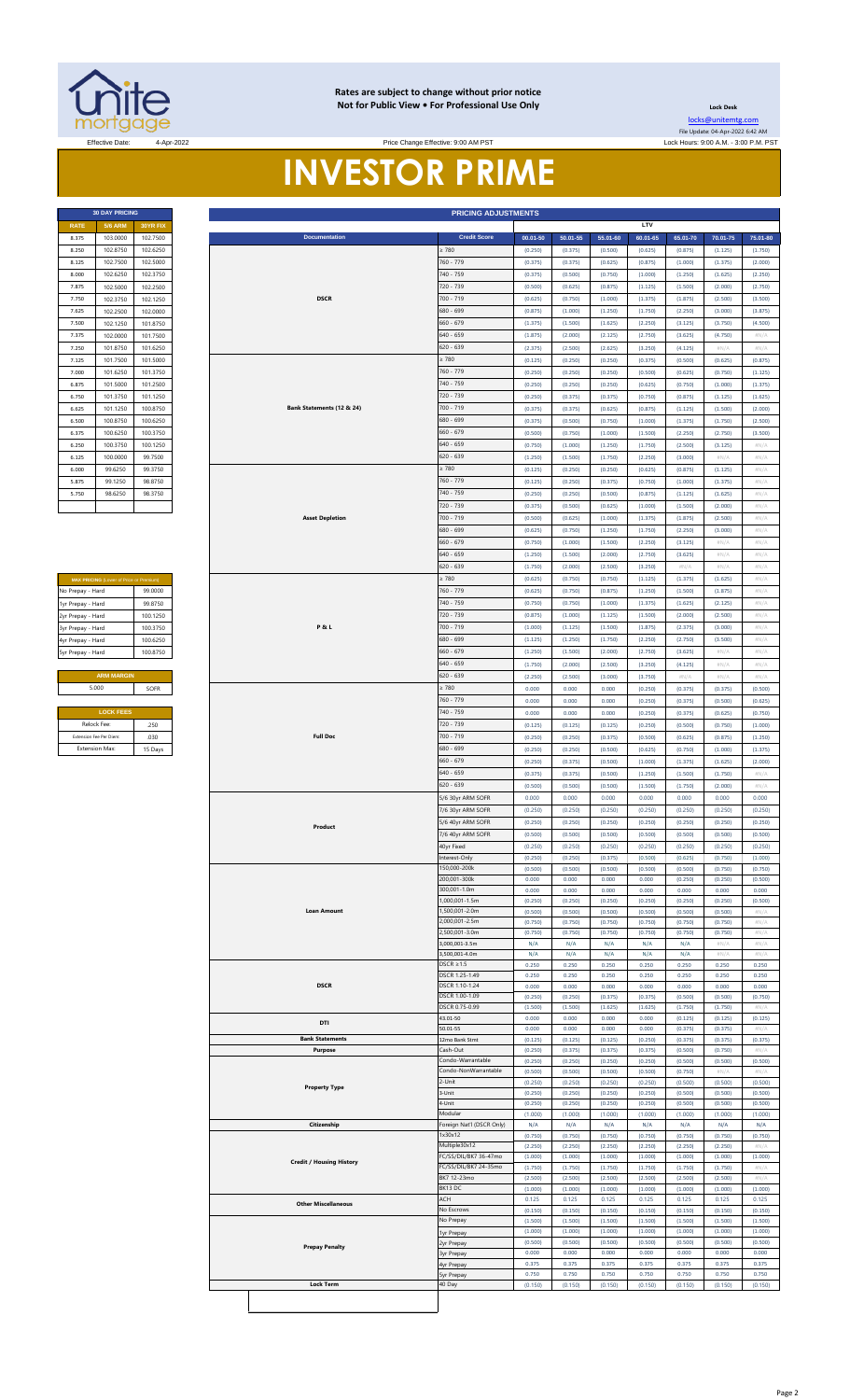

**Rates are subject to change without prior notice Not for Public View • For Professional Use Only** 

**Lock Desk**

locks@unitemtg.com File Update: 04-Apr-2022 6:42 AM Lock Hours: 9:00 A.M. - 3:00 P.M. PST

Effective Date: 4-Apr-2022 4-Apr-2022 Price Change Effective: 9:00 AM PST

# **OWNER-OCCUPIED PRIME**

| PRIMARY & SECONDARY HOME |                |                 |  |  |  |  |  |  |  |  |
|--------------------------|----------------|-----------------|--|--|--|--|--|--|--|--|
| <b>RATE</b>              | <b>5/6 ARM</b> | <b>30YR FIX</b> |  |  |  |  |  |  |  |  |
| 8.250                    | 103.375        | 103.125         |  |  |  |  |  |  |  |  |
| 8.125                    | 103.250        | 103.000         |  |  |  |  |  |  |  |  |
| 8.000                    | 103.125        | 102.875         |  |  |  |  |  |  |  |  |
| 7.875                    | 103.000        | 102.750         |  |  |  |  |  |  |  |  |
| 7.750                    | 102.875        | 102.625         |  |  |  |  |  |  |  |  |
| 7.625                    | 102.750        | 102.500         |  |  |  |  |  |  |  |  |
| 7.500                    | 102.625        | 102 375         |  |  |  |  |  |  |  |  |
| 7.375                    | 102.500        | 102.250         |  |  |  |  |  |  |  |  |
| 7.250                    | 102.375        | 102.125         |  |  |  |  |  |  |  |  |
| 7.125                    | 102.250        | 102.000         |  |  |  |  |  |  |  |  |
| 7.000                    | 102.125        | 101.875         |  |  |  |  |  |  |  |  |
| 6.875                    | 102.000        | 101.750         |  |  |  |  |  |  |  |  |
| 6.750                    | 101.875        | 101.625         |  |  |  |  |  |  |  |  |
| 6.625                    | 101.750        | 101.500         |  |  |  |  |  |  |  |  |
| 6.500                    | 101.625        | 101.375         |  |  |  |  |  |  |  |  |
| 6.375                    | 101.375        | 101.125         |  |  |  |  |  |  |  |  |
| 6.250                    | 101.125        | 100.875         |  |  |  |  |  |  |  |  |
| 6.125                    | 100.875        | 100.625         |  |  |  |  |  |  |  |  |
| 6.000                    | 100.625        | 100.375         |  |  |  |  |  |  |  |  |
| 5.875                    | 100.250        | 100.000         |  |  |  |  |  |  |  |  |
| 5.750                    | 99.875         | 99.625          |  |  |  |  |  |  |  |  |
| 5.625                    | 99.375         | 99.125          |  |  |  |  |  |  |  |  |
| 5.500                    | 98.875         | 98.625          |  |  |  |  |  |  |  |  |
|                          |                |                 |  |  |  |  |  |  |  |  |
|                          |                |                 |  |  |  |  |  |  |  |  |

**ARM MARGIN** 5.000

| Relock Fee:                   | .250    |
|-------------------------------|---------|
|                               |         |
| <b>Extension Fee Per Diem</b> | .030    |
| <b>Extension Max:</b>         | 15 Days |

|       | PRIMARY & SECONDARY HOME                |          | <b>PRICING ADJUSTMENTS</b>    |                       |          |          |          |          |          |          |          |                |                |  |
|-------|-----------------------------------------|----------|-------------------------------|-----------------------|----------|----------|----------|----------|----------|----------|----------|----------------|----------------|--|
| RATE  | <b>5/6 ARM</b>                          | 30YR FIX |                               |                       |          |          |          |          | LTV      |          |          |                |                |  |
| 8.250 | 103.375                                 | 103.125  | <b>Documentation</b>          | <b>Credit Score</b>   | 00.01-50 | 50.01-55 | 55.01-60 | 60.01-65 | 65.01-70 | 70.01-75 | 75.01-80 | 80.01-85       | 85.01-90       |  |
| 8.125 | 103.250                                 | 103.000  |                               | $\geq 780$            | 0.000    | 0.000    | 0.000    | (0.250)  | (0.375)  | (0.375)  | (0.500)  | (0.750)        | (1.125)        |  |
| 8.000 | 103.125                                 | 102.875  |                               | 760 - 779             | 0.000    | 0.000    | 0.000    | (0.250)  | (0.375)  | (0.500)  | (0.625)  | (0.875)        | (1.375)        |  |
| 7.875 | 103.000                                 | 102.750  |                               | 740 - 759             | 0.000    | 0.000    | 0.000    | (0.250)  | (0.375)  | (0.625)  | (0.750)  | (1.125)        | (1.625)        |  |
| 7.750 | 102.875                                 | 102.625  |                               | 720 - 739             | (0.125)  | (0.125)  | (0.125)  | (0.250)  | (0.500)  | (0.750)  | (1.000)  | (1.250)        | (1.875)        |  |
| 7.625 | 102.750                                 | 102.500  | <b>Full Doc</b>               | 700 - 719             | (0.250)  | (0.250)  | (0.375)  | (0.500)  | (0.625)  | (0.875)  | (1.250)  | (1.625)        | (2.250)        |  |
| 7.500 | 102.625                                 | 102.375  |                               | 680 - 699             | (0.250)  | (0.250)  | (0.500)  | (0.625)  | (0.750)  | (1.000)  | (1.375)  | (2.000)        | $\#N/\beta$    |  |
| 7.375 | 102.500                                 | 102.250  |                               | $660 - 679$           | (0.250)  | (0.375)  | (0.500)  | (1.000)  | (1.375)  | (1.625)  | (2.000)  | (2.750)        | #N/A           |  |
| 7.250 | 102.375                                 | 102.125  |                               | $640 - 659$           | (0.375)  | (0.375)  | (0.500)  | (1.250)  | (1.500)  | (1.750)  | (2.250)  | $\#N/\ell$     | #N/A           |  |
| 7.125 | 102.250                                 | 102.000  |                               | $620 - 639$           | (0.500)  | (0.500)  | (0.500)  | (1.500)  | (1.750)  | (2.000)  | (2.500)  | H N/A          | #N/A           |  |
| 7.000 | 102.125                                 | 101.875  |                               | $\geq 780$            | (0.125)  | (0.250)  | (0.250)  | (0.375)  | (0.500)  | (0.625)  | (0.875)  | (1.250)        | (2.000)        |  |
| 6.875 | 102.000                                 | 101.750  |                               | 760 - 779             | (0.250)  | (0.250)  | (0.250)  | (0.500)  | (0.625)  | (0.750)  | (1.125)  | (1.625)        | (2.375)        |  |
| 6.750 | 101.875                                 | 101.625  |                               | 740 - 759             | (0.250)  | (0.250)  | (0.250)  | (0.625)  | (0.750)  | (1.000)  | (1.375)  | (1.875)        | (2.875)        |  |
| 6.625 | 101.750                                 | 101.500  |                               | 720 - 739             | (0.250)  | (0.375)  | (0.375)  | (0.750)  | (0.875)  | (1.125)  | (1.625)  | (2.250)        | (3.375)        |  |
| 6.500 | 101.625                                 | 101.375  | Bank Statement / 1099         | 700 - 719             | (0.375)  | (0.375)  | (0.625)  | (0.875)  | (1.125)  | (1.500)  | (2.000)  | (2.750)        | (4.000)        |  |
| 6.375 | 101.375                                 | 101.125  |                               | 680 - 699             | (0.375)  | (0.500)  | (0.750)  | (1.000)  | (1.375)  | (1.750)  | (2.500)  | (3.500)        | #N/A           |  |
| 6.250 | 101.125                                 | 100.875  |                               | $660 - 679$           | (0.500)  | (0.750)  | (1.000)  | (1.500)  | (2.250)  | (2.750)  | (3.500)  | (4.250)        | $\#N/\beta$    |  |
| 6.125 | 100.875                                 | 100.625  |                               | $640 - 659$           | (0.750)  | (1.000)  | (1.250)  | (1.750)  | (2.500)  | (3.125)  | (4.000)  | $\#N/\ell$     | #N/A           |  |
| 6.000 | 100.625                                 | 100.375  |                               | $620 - 639$           | (1.250)  | (1.500)  | (1.750)  | (2.250)  | (3.000)  | (3.625)  | H N/A    | $\#N/\Lambda$  | $\#N/\beta$    |  |
| 5.875 | 100.250                                 | 100.000  |                               | $\geq 780$            | (0.125)  | (0.250)  | (0.250)  | (0.625)  | (0.875)  | (1.125)  | (1.625)  | $\#N/\ell$     | #N/A           |  |
| 5.750 | 99.875                                  | 99.625   |                               | 760 - 779             | (0.125)  | (0.250)  | (0.375)  | (0.750)  | (1.000)  | (1.375)  | (2.000)  | $\#N/\Lambda$  | $\#N/\beta$    |  |
| 5.625 | 99.375                                  | 99.125   |                               | 740 - 759             | (0.250)  | (0.250)  | (0.500)  | (0.875)  | (1.125)  | (1.625)  | (2.375)  | $\#N/\ell$     | #N/A           |  |
| 5.500 | 98.875                                  | 98.625   |                               | 720 - 739             | (0.375)  | (0.500)  | (0.625)  | (1.000)  | (1.500)  | (2.000)  | (2.875)  | $\#N$ / $\neq$ | $\#N$ / $\neq$ |  |
|       |                                         |          | <b>Asset Depletion</b>        | $700 - 719$           | (0.500)  | (0.625)  | (1.000)  | (1.375)  | (1.875)  | (2.500)  | (3.500)  | $\#N/\ell$     | #N/A           |  |
|       |                                         |          |                               | $680 - 699$           | (0.625)  | (0.750)  | (1.250)  | (1.750)  | (2.250)  | (3.000)  | (4.500)  | $\#N/\Lambda$  | $\#N/\beta$    |  |
|       |                                         |          |                               | $660 - 679$           | (0.750)  | (1.000)  | (1.500)  | (2.250)  | (3.125)  | (4.375)  | #N/A     | $\#N/\ell$     | #N/A           |  |
|       |                                         |          |                               | $640 - 659$           | (1.250)  | (1.500)  | (2.000)  | (2.750)  | (3.625)  | (4.875)  | H N/A    | $\#N/\Lambda$  | #N/A           |  |
|       | <b>ARM MARGIN</b>                       |          |                               | $620 - 639$           | (1.750)  | (2.000)  | (2.500)  | (3.250)  | (4.125)  | $\#N/A$  | #N/A     | $\#N/A$        | #N/A           |  |
|       | 5.000                                   | SOFR     |                               | $\geq 780$            | (0.625)  | (0.750)  | (0.750)  | (1.125)  | (1.375)  | (1.625)  | (2.250)  | #N/A           | #N/A           |  |
|       |                                         |          |                               | 760 - 779             | (0.625)  | (0.750)  | (0.875)  | (1.250)  | (1.500)  | (1.875)  | (2.625)  | #N/A           | #N/A           |  |
|       |                                         |          |                               | 740 - 759             | (0.750)  | (0.750)  | (1.000)  | (1.375)  | (1.625)  | (2.125)  | (3.000)  | #N/A           | #N/A           |  |
|       | <b>LOCK FEES</b>                        |          |                               | 720 - 739             | (0.875)  | (1.000)  | (1.125)  | (1.500)  | (2.000)  | (2.500)  | (3.500)  | #N/A           | #N/A           |  |
|       | Relock Fee:                             | .250     | P & L Only - WVOE             | 700 - 719             | (1.000)  | (1.125)  | (1.500)  | (1.875)  | (2.375)  | (3.000)  | (4.250)  | #N/A           | #N/A           |  |
|       | xtension Fee Per Diem                   | .030     |                               | 680 - 699             | (1.125)  | (1.250)  | (1.750)  | (2.250)  | (2.750)  | (3.500)  | (5.000)  | #N/A           | #N/A           |  |
|       | <b>Extension Max:</b>                   | 15 Days  |                               | $660 - 679$           | (1.250)  | (1.500)  | (2.000)  | (2.750)  | (3.625)  | (4.875)  | #N/A     | #N/A           | #N/A           |  |
|       |                                         |          |                               | $640 - 659$           | (1.750)  | (2.000)  | (2.500)  | (3.250)  | (4.125)  | (5.375)  | #N/A     | #N/A           | #N/A           |  |
|       | MAX PRICING (Lower of Price or Premium) |          |                               | $620 - 639$           | (2.250)  | (2.500)  | (3.000)  | (3.750)  | (4.625)  | #N/A     | #N/A     | #N/A           | #N/A           |  |
|       | 100.0000                                |          |                               | No Bank Stmt          | 0.000    | 0.000    | 0.000    | 0.000    | 0.000    | 0.000    | 0.000    | 0.000          | 0.000          |  |
|       |                                         |          |                               |                       |          |          |          |          |          |          |          |                |                |  |
|       |                                         |          | <b>Bank Statements</b>        | 12mo Bank Stmt        | (0.125)  | (0.125)  | (0.125)  | (0.250)  | (0.375)  | (0.375)  | (0.375)  | (0.500)        | (0.500)        |  |
|       |                                         |          |                               | 24mo Bank Stmt        | 0.000    | 0.000    | 0.000    | 0.000    | 0.000    | 0.000    | 0.000    | 0.000          | 0.000          |  |
|       |                                         |          |                               | 7/6 30yr ARM SOFR     | (0.250)  | (0.250)  | (0.250)  | (0.250)  | (0.250)  | (0.250)  | (0.250)  | (0.250)        | (0.250)        |  |
|       |                                         |          |                               | 5/6 40yr ARM SOFR     | (0.250)  | (0.250)  | (0.250)  | (0.250)  | (0.250)  | (0.250)  | (0.250)  | (0.250)        | (0.250)        |  |
|       |                                         |          | Product                       | 7/6 40yr ARM SOFR     | (0.500)  | (0.500)  | (0.500)  | (0.500)  | (0.500)  | (0.500)  | (0.500)  | (0.500)        | (0.500)        |  |
|       |                                         |          |                               | 40yr Fixed            | (0.250)  | (0.250)  | (0.250)  | (0.250)  | (0.250)  | (0.250)  | (0.250)  | (0.250)        | (0.250)        |  |
|       |                                         |          |                               | Interest-Only         | (0.250)  | (0.250)  | (0.375)  | (0.500)  | (0.625)  | (0.750)  | (1.000)  | (1.750)        | #N/A           |  |
|       |                                         |          |                               | 150,000-200k          | (0.500)  | (0.500)  | (0.500)  | (0.500)  | (0.500)  | (0.750)  | (0.750)  | (1.000)        | (1.000)        |  |
|       |                                         |          |                               | 200.001-300k          | 0.000    | 0.000    | 0.000    | 0.000    | (0.250)  | (0.250)  | (0.250)  | (0.500)        | (0.500)        |  |
|       |                                         |          |                               | 300,001-400k          | 0.000    | 0.000    | 0.000    | 0.000    | 0.000    | 0.000    | 0.000    | (0.500)        | (0.500)        |  |
|       |                                         |          |                               | 400,001-1,000,000     | 0.000    | 0.000    | 0.000    | 0.000    | 0.000    | 0.000    | 0.000    | 0.000          | 0.000          |  |
|       |                                         |          | <b>Loan Amount</b>            | 000.001-1.5m          | (0.250)  | (0.250)  | (0.250)  | (0.250)  | (0.250)  | (0.250)  | (0.250)  | (0.250)        | (0.250)        |  |
|       |                                         |          |                               | .,500,001-2.0m        | (0.500)  | (0.500)  | (0.500)  | (0.500)  | (0.500)  | (0.500)  | (0.500)  | #N/ $\rho$     | #N/A           |  |
|       |                                         |          |                               | .000,001-2.5m         | (0.750)  | (0.750)  | (0.750)  | (0.750)  | (0.750)  | (0.750)  | (0.750)  | #N/A           | #N/A           |  |
|       |                                         |          |                               | 2,500,001-3.0m        | (0.750)  | (0.750)  | (0.750)  | (0.750)  | (0.750)  | (0.750)  | (0.750)  | $\#N/A$        | #N/A           |  |
|       |                                         |          |                               | 3,000,001-3.5m        | N/A      | N/A      | N/A      | N/A      | N/A      | N/A      | #N/A     | $\#N/A$        | #N/A           |  |
|       |                                         |          | DTI                           | 43.01-50              | 0.000    | 0.000    | 0.000    | 0.000    | 0.000    | (0.125)  | (0.125)  | (0.125)        | (0.125)        |  |
|       |                                         |          |                               | 50.01-55              | 0.000    | 0.000    | 0.000    | 0.000    | 0.000    | (0.375)  | (0.375)  | #N/A           | #N/A           |  |
|       |                                         |          | Cash Out                      |                       | (0.250)  | (0.375)  | (0.375)  | (0.375)  | (0.500)  | (0.750)  | (1.250)  | $\#N/A$        | #N/A           |  |
|       |                                         |          | <b>Second Home</b>            |                       | (0.500)  | (0.500)  | (0.500)  | (0.500)  | (0.500)  | (0.500)  | (0.500)  | $\#N/A$        | #N/A           |  |
|       |                                         |          | Geographical                  | Non-CA                | 0.250    | 0.250    | 0.250    | 0.250    | 0.250    | 0.250    | 0.250    | 0.250          | 0.250          |  |
|       |                                         |          |                               | Condo-Warrantable     | (0.250)  | (0.250)  | (0.250)  | (0.250)  | (0.500)  | (0.500)  | (0.500)  | (0.500)        | #N/A           |  |
|       |                                         |          |                               | Condo-NonWarrantable  | (0.500)  | (0.500)  | (0.500)  | (0.500)  | (0.750)  | (0.750)  | #N/A     | #N/ $\rho$     | #N/A           |  |
|       |                                         |          |                               | -Unit                 | (0.250)  | (0.250)  | (0.250)  | (0.250)  | (0.500)  | (0.500)  | (0.500)  | (0.750)        | #N/A           |  |
|       |                                         |          | <b>Property Type</b>          | 3-Unit                | (0.250)  | (0.250)  | (0.250)  | (0.250)  | (0.500)  | (0.500)  | (0.500)  | (0.750)        | #N/A           |  |
|       |                                         |          |                               | 4-Unit                | (0.250)  | (0.250)  | (0.250)  | (0.250)  | (0.500)  | (0.500)  | (0.500)  | (0.750)        | #N/A           |  |
|       |                                         |          |                               | Modular               | (1.000)  | (1.000)  | (1.000)  | (1.000)  | (1.000)  | (1.000)  | (1.000)  | #N/ $\rho$     | #N/A           |  |
|       |                                         |          |                               | Rural                 | (1.000)  | (1.000)  | (1.000)  | (1.000)  | (1.000)  | (1.000)  | #N/A     | #N/A           | #N/A           |  |
|       |                                         |          |                               | 1x30x12               | (0.750)  | (0.750)  | (0.750)  | (0.750)  | (0.750)  | (0.750)  | (0.750)  | (1.000)        | (1.000)        |  |
|       |                                         |          |                               | Multiple30x12         | (2.250)  | (2.250)  | (2.250)  | (2.250)  | (2.250)  | (2.250)  | (2.500)  | (2.500)        | #N/A           |  |
|       |                                         |          |                               | FC/SS/DIL/BK7 36-47mo | (1.000)  | (1.000)  | (1.000)  | (1.000)  | (1.000)  | (1.000)  | (1.000)  | (1.000)        | (1.000)        |  |
|       |                                         |          |                               | FC/SS/DIL/BK7 24-35mo | (1.750)  | (1.750)  | (1.750)  | (1.750)  | (1.750)  | (1.750)  | (1.750)  | (1.750)        | #N/ $\rho$     |  |
|       |                                         |          | <b>Credit/Housing History</b> | BK7 12-23mo           | (2.500)  | (2.500)  | (2.500)  | (2.500)  | (2.500)  | (2.500)  | (2.500)  | (2.500)        | #N/A           |  |
|       |                                         |          |                               | BK13 DC               | (1.000)  | (1.000)  | (1.000)  | (1.000)  | (1.000)  | (1.000)  | (1.000)  | (1.000)        | (1.000)        |  |
|       |                                         |          |                               | ACH                   | 0.125    | 0.125    | 0.125    | 0.125    | 0.125    | 0.125    | 0.125    | 0.125          | 0.125          |  |
|       |                                         |          |                               | No Escrows (No HPML)  | (0.150)  | (0.150)  | (0.150)  | (0.150)  | (0.150)  | (0.150)  | (0.150)  | (0.150)        | (0.150)        |  |
|       |                                         |          | <b>Misccellaneous</b>         | 40 Day                | (0.150)  | (0.150)  | (0.150)  | (0.150)  | (0.150)  | (0.150)  | (0.150)  | (0.150)        | (0.150)        |  |
|       |                                         |          |                               |                       |          |          |          |          |          |          |          |                |                |  |

 **Lock Term**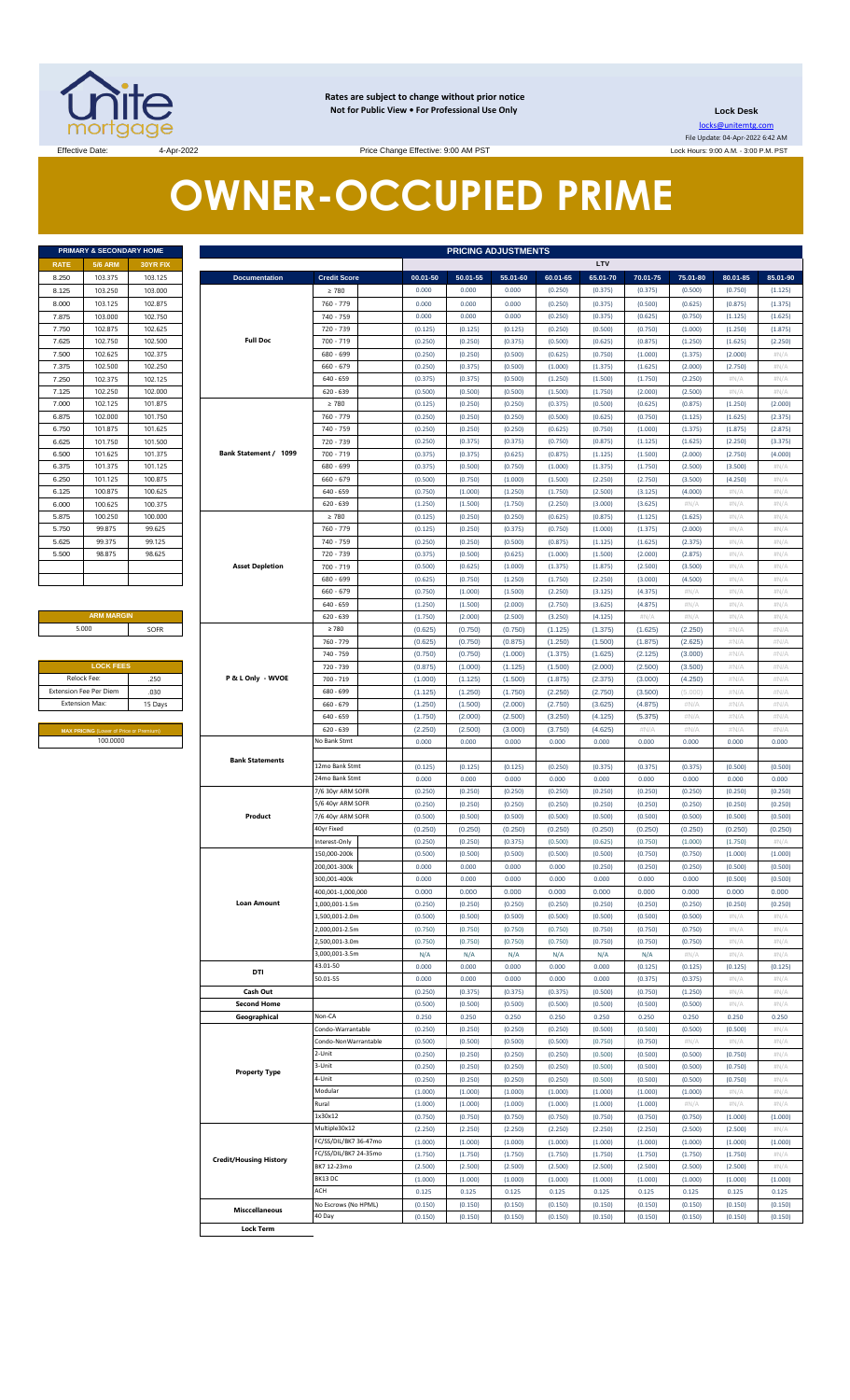

## [V](https://unitemortgage.com/)isit: https://unitemortgage.com

The pricing engine is the Formal price given, please access it through:

**Quick Pricer:** [https://un](https://unitemortgage.com/broker-resources/price-my-loan/)itemortgage.com/broker-resources/price-my-loan/

## **CALL US TODAY: 800-777-1207**

### **CONVENTIONAL PRODUCTS AND PRICING**

|       | <b>CONFORMING LOANS</b> |                             |         |                      |                             |         |                             |             |                             |               |         |       |                      |                             |               |
|-------|-------------------------|-----------------------------|---------|----------------------|-----------------------------|---------|-----------------------------|-------------|-----------------------------|---------------|---------|-------|----------------------|-----------------------------|---------------|
|       |                         | <b>DU CONF CONV 30 YEAR</b> |         |                      | <b>DU CONF CONV 20 YEAR</b> |         |                             |             | <b>DU CONF CONV 15 YEAR</b> |               |         |       |                      | <b>DU CONF CONV 10 YEAR</b> |               |
| Rate  | 10 Day                  | 25 Day                      | 40 Day  | Rate                 | 10 Day                      | 25 Day  | <b>40 Day</b>               | Rate        | 10 Day                      | <b>25 Day</b> | 40 Day  | Rate  | <b>10 Day</b>        | 25 Day                      | <b>40 Day</b> |
| 5.625 | (4.000)                 | (3.875)                     | (3.750) | 5.250                | (3.625)                     | (3.500) | (3.375)                     | 4.875       | (3.250)                     | (3.125)       | (3.000) | 4.750 | (3.375)              | (3.250)                     | (3.125)       |
| 5.500 | (3.500)                 | (3.375)                     | (3.250) | 5.125                | (3.125)                     | (3.000) | (2.875)                     | 4.750       | (3.500)                     | (3.375)       | (3.250) | 4.625 | (3.000)              | (2.875)                     | (2.750)       |
| 5.375 | (3.500)                 | (3.375)                     | (3.250) | 5.000                | (3.000)                     | (2.875) | (2.750)                     | 4.625       | (3.125)                     | (3.000)       | (2.875) | 4.500 | (2.625)              | (2.500)                     | (2.375)       |
| 5.250 | (3.250)                 | (3.125)                     | (3.000) | 4.875                | (2.625)                     | (2.500) | (2.375)                     | 4.500       | (2.875)                     | (2.750)       | (2.625) | 4.375 | (2.500)              | (2.375)                     | (2.250)       |
| 5.125 | (2.875)                 | (2.750)                     | (2.625) | 4.750                | (2.250)                     | (2.125) | (2.000)                     | 4.375       | (2.500)                     | (2.375)       | (2.250) | 4.250 | (2.250)              | (2.125)                     | (2.000)       |
| 5.000 | (2.500)                 | (2.375)                     | (2.250) | 4.625                | (2.000)                     | (1.875) | (1.750)                     | 4.250       | (2.250)                     | (2.125)       | (2.000) | 4.125 | (1.625)              | (1.500)                     | (1.375)       |
| 4.875 | (2.125)                 | (2.000)                     | (1.875) | 4.500                | (1.750)                     | (1.625) | (1.500)                     | 4.125       | (1.625)                     | (1.500)       | (1.375) | 4.000 | (1.750)              | (1.625)                     | (1.500)       |
| 4.750 | (1.625)                 | (1.500)                     | (1.375) | 4.375                | (1.375)                     | (1.250) | (1.125)                     | 4.000       | (1.625)                     | (1.500)       | (1.375) | 3.875 | (1.375)              | (1.250)                     | (1.125)       |
| 4.625 | (1.125)                 | (1.000)                     | (0.875) | 4.250                | (0.750)                     | (0.625) | (0.500)                     | 3.875       | (1.250)                     | (1.125)       | (1.000) | 3.750 | (0.875)              | (0.750)                     | (0.625)       |
| 4.500 | (0.750)                 | (0.625)                     | (0.500) | 4.125                | (0.375)                     | (0.250) | (0.125)                     | 3.750       | (0.625)                     | (0.500)       | (0.375) | 3.625 | (0.250)              | (0.125)                     | 0.000         |
| 4.375 | (0.250)                 | (0.125)                     | 0.000   | 4.000                | 0.125                       | 0.250   | 0.375                       | 3.625       | (0.125)                     | 0.000         | 0.125   | 3.500 | 0.125                | 0.250                       | 0.375         |
| 4.250 | 0.250                   | 0.375                       | 0.500   | 3.875                | 0.625                       | 0.750   | 0.875                       | 3.500       | 0.250                       | 0.375         | 0.500   | 3.375 | 0.375                | 0.500                       | 0.625         |
|       |                         |                             |         |                      |                             |         |                             |             |                             |               |         |       |                      |                             |               |
|       |                         | <b>LP CONF CONV 30 YEAR</b> |         | LP CONF CONV 20 YEAR |                             |         | <b>LP CONF CONV 15 YEAR</b> |             |                             |               |         |       | LP CONF CONV 10 YEAR |                             |               |
| Rate  | 10 Day                  | 25 Day                      | 40 Day  | Rate                 | 10 Day                      | 25 Day  | 40 Day                      | <b>Rate</b> | 10 Day                      | 25 Day        | 40 Day  | Rate  | <b>10 Day</b>        | 25 Day                      | <b>40 Day</b> |
| 5.625 | (3.500)                 | (3.375)                     | (3.250) | 5.250                | (3.375)                     | (3.250) | (3.125)                     | 4.875       | (3.375)                     | (3.250)       | (3.125) | 4.875 | (3.375)              | (3.250)                     | (3.125)       |
| 5.500 | (3.375)                 | (3.250)                     | (3.125) | 5.125                | (3.000)                     | (2.875) | (2.750)                     | 4.750       | (3.250)                     | (3.125)       | (3.000) | 4.750 | (3.125)              | (3.000)                     | (2.875)       |
| 5.375 | (3.250)                 | (3.125)                     | (3.000) | 5.000                | (2.875)                     | (2.750) | (2.625)                     | 4.625       | (3.000)                     | (2.875)       | (2.750) | 4.625 | (2.875)              | (2.750)                     | (2.625)       |
| 5.250 | (3.000)                 | (2.875)                     | (2.750) | 4.875                | (2.500)                     | (2.375) | (2.250)                     | 4.500       | (2.500)                     | (2.375)       | (2.250) | 4.500 | (2.500)              | (2.375)                     | (2.250)       |
| 5.125 | (2.625)                 | (2.500)                     | (2.375) | 4.750                | (2.125)                     | (2.000) | (1.875)                     | 4.375       | (2.125)                     | (2.000)       | (1.875) | 4.375 | (2.125)              | (2.000)                     | (1.875)       |
| 5.000 | (2.375)                 | (2.250)                     | (2.125) | 4.625                | (1.875)                     | (1.750) | (1.625)                     | 4.250       | (1.875)                     | (1.750)       | (1.625) | 4.250 | (1.625)              | (1.500)                     | (1.375)       |
| 4.875 | (1.875)                 | (1.750)                     | (1.625) | 4.500                | (1.625)                     | (1.500) | (1.375)                     | 4.125       | (1.375)                     | (1.250)       | (1.125) | 4.125 | (1.250)              | (1.125)                     | (1.000)       |
| 4.750 | (1.500)                 | (1.375)                     | (1.250) | 4.375                | (1.250)                     | (1.125) | (1.000)                     | 4.000       | (1.250)                     | (1.125)       | (1.000) | 4.000 | (1.125)              | (1.000)                     | (0.875)       |
| 4.625 | (1.000)                 | (0.875)                     | (0.750) | 4.250                | (0.625)                     | (0.500) | (0.375)                     | 3.875       | (0.875)                     | (0.750)       | (0.625) | 3.875 | (0.750)              | (0.625)                     | (0.500)       |
| 4.500 | (0.625)                 | (0.500)                     | (0.375) | 4.125                | (0.250)                     | (0.125) | 0.000                       | 3.750       | (0.375)                     | (0.250)       | (0.125) | 3.750 | (0.375)              | (0.250)                     | (0.125)       |
| 4.375 | (0.125)                 | 0.000                       | 0.125   | 4.000                | 0.125                       | 0.250   | 0.375                       | 3.625       | 0.000                       | 0.125         | 0.250   | 3.625 | (0.125)              | 0.000                       | 0.125         |
| 4.250 | 0.375                   | 0.500                       | 0.625   | 3.875                | 0.625                       | 0.750   | 0.875                       | 3.500       | 0.500                       | 0.625         | 0.750   | 3.500 | 0.375                | 0.500                       | 0.625         |

### **HIGH BALANCE CONFORMING**

|             | <b>DU HIGH BALANCE 30 YEAR</b> |         |         | <b>DU HIGH BALANCE 15 YEAR</b> |               |         |               |      | <b>DU HIGH BALANCE 20 YEAR</b> |          |        | <b>DU HIGH BALANCE 10 YEAR</b> |          |          |               |  |
|-------------|--------------------------------|---------|---------|--------------------------------|---------------|---------|---------------|------|--------------------------------|----------|--------|--------------------------------|----------|----------|---------------|--|
| <u>Rate</u> | <b>10 Day</b>                  | 25 Day  | 40 Day  | Rate                           | <b>10 Day</b> | 25 Day  | <b>40 Day</b> | Rate | <b>10 Day</b>                  | $25$ Day | 40 Day | Rate                           | $10$ Day | $25$ Day | <b>40 Day</b> |  |
| 5.875       | (2.625)                        | (2.500) | (2.375) | 5.000                          | (2.500)       | (2.375) | (2.250)       |      |                                |          |        |                                |          |          |               |  |
| 5.750       | (2.500)                        | (2.375) | (2.250) | 4.875                          | (2.375)       | (2.250) | (2.125)       |      |                                |          |        |                                |          |          |               |  |
| 5.625       | (2.250)                        | (2.125) | (2.000) | 4.750                          | (2.125)       | (2.000) | (1.875)       |      |                                |          |        |                                |          |          |               |  |
| 5.500       | (1.875)                        | (1.750) | (1.625) | 4.625                          | (2.000)       | (1.875) | (1.750)       |      |                                |          |        |                                |          |          |               |  |
| 5.375       | (2.000)                        | (1.875) | (1.750) | 4.500                          | (1.625)       | (1.500) | (1.375)       |      |                                |          |        |                                |          |          |               |  |
| 5.250       | (1.750)                        | (1.625) | (1.500) | 4.375                          | (1.250)       | (1.125) | (1.000)       |      |                                |          |        |                                | B        |          |               |  |
| 5.125       | (1.500)                        | (1.375) | (1.250) | 4.250                          | (0.750)       | (0.625) | (0.500)       |      |                                |          |        |                                |          |          |               |  |
| 5.000       | (1.250)                        | (1.125) | (1.000) | 4.125                          | (0.375)       | (0.250) | (0.125)       |      |                                |          |        |                                |          |          |               |  |
| 4.875       | (1.000)                        | (0.875) | (0.750) | 4.000                          | (0.125)       | 0.000   | 0.125         |      |                                |          |        |                                |          |          |               |  |
| 4.750       | (0.625)                        | (0.500) | (0.375) | 3.875                          | 0.250         | 0.375   | 0.500         |      |                                |          |        |                                |          |          |               |  |
| 4.625       | (0.375)                        | (0.250) | (0.125) | 3.750                          | 0.625         | 0.750   | 0.875         |      |                                |          |        |                                |          |          |               |  |
| 4.500       | 0.375                          | 0.500   | 0.625   | 3.625                          | 1.000         | 1.125   | 1.250         |      |                                |          |        |                                |          |          |               |  |

Agency Underwriting Fee: \$ 1,095 \* NJ and WA Origination Fee \$1,195 \* NC Commitment Fee \$1,195

e

**MAX NET PRICING IS 104.000 HIGH BALANCE MAX NET PRICING IS 103.000 Rates and pricing are subject to change without notice.** All Rights Reserved. 04.2022 This document is limited to current Unite Mortgage Wholesale Lending Solutions, and should not be intended as legal advice, legal opinion, or any other advice on specific facts or circumstances. Such policy and practice ar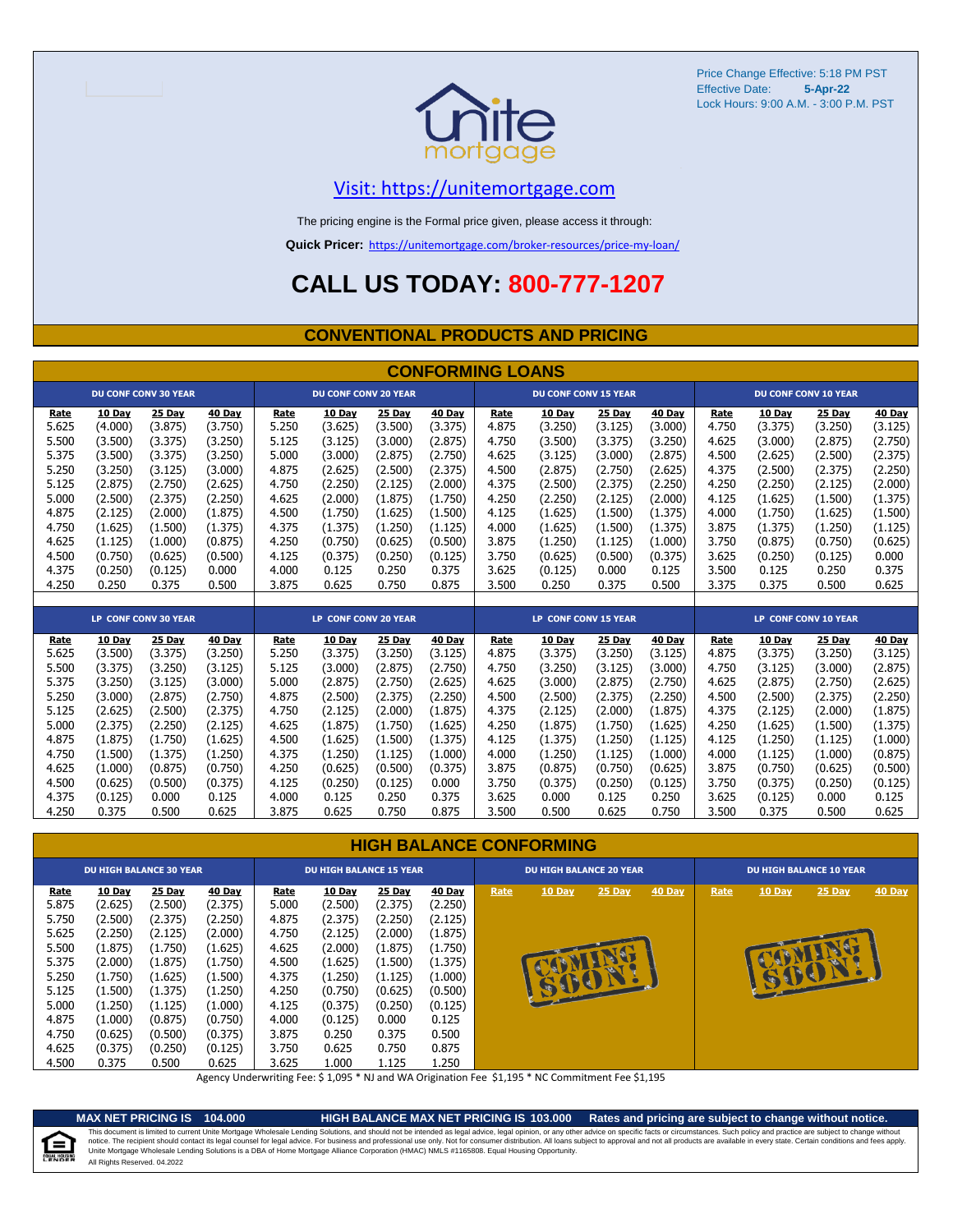

## [V](https://unitemortgage.com/)isit: https://unitemortgage.com

The pricing engine is the Formal price given, please access it through:

**Quick Pricer:** [https://un](https://unitemortgage.com/broker-resources/price-my-loan/)itemortgage.com/broker-resources/price-my-loan/

## **CALL US TODAY: 800-777-1207**

|                      | <b>HOME AFFORDABLE PRODUCTS</b> |                             |                   |                                          |                          |                   |                          |                                 |                   |                          |                          |                                       |        |        |        |
|----------------------|---------------------------------|-----------------------------|-------------------|------------------------------------------|--------------------------|-------------------|--------------------------|---------------------------------|-------------------|--------------------------|--------------------------|---------------------------------------|--------|--------|--------|
|                      |                                 | <b>DU HOMEREADY 30 YEAR</b> |                   | <b>DU HOMEREADY HIGH BALANCE 30 YEAR</b> |                          |                   |                          | <b>LP HOME POSSIBLE 30 YEAR</b> |                   |                          |                          | LP HOME POSSIBLE HIGH BALANCE 30 YEAR |        |        |        |
| <u>Rate</u><br>5.500 | 10 Day<br>(3.500)               | <b>25 Day</b><br>(3.375)    | 40 Day<br>(3.250) | Rate<br>5.625                            | <b>10 Day</b><br>(2.500) | 25 Day<br>(2.375) | <b>40 Day</b><br>(2.250) | Rate<br>5.500                   | 10 Day<br>(3.500) | <b>25 Day</b><br>(3.375) | <b>40 Day</b><br>(3.250) | Rate                                  | 10 Day | 25 Day | 40 Day |
| 5.375                | (3.000)                         | (2.875)                     | (2.750)           | 5.500                                    | (2.125)                  | (2.000)           | (1.875)                  | 5.375                           | (3.125)           | (3.000)                  | (2.875)                  |                                       |        |        |        |
| 5.250                | (2.625)                         | (2.500)                     | (2.375)           | 5.375                                    | (1.625)                  | (1.500)           | (1.375)                  | 5.250                           | (3.000)           | (2.875)                  | (2.750)                  |                                       |        |        |        |
| 5.125                | (2.250)                         | (2.125)                     | (2.000)           | 5.250                                    | (1.125)                  | (1.000)           | (0.875)                  | 5.125                           | (2.625)           | (2.500)                  | (2.375)                  |                                       |        |        |        |
| 5.000                | (1.875)                         | (1.750)                     | (1.625)           | 5.125                                    | (0.375)                  | (0.250)           | (0.125)                  | 5.000                           | (2.375)           | (2.250)                  | (2.125)                  |                                       |        |        |        |
| 4.875                | (1.500)                         | (1.375)                     | (1.250)           | 5.000                                    | (0.500)                  | (0.375)           | (0.250)                  | 4.875                           | (1.875)           | (1.750)                  | (1.625)                  |                                       |        | SION   |        |
| 4.750                | (1.125)                         | (1.000)                     | (0.875)           | 4.875                                    | (0.125)                  | 0.000             | 0.125                    | 4.750                           | (1.375)           | (1.250)                  | (1.125)                  |                                       |        |        |        |
| 4.625                | (0.625)                         | (0.500)                     | (0.375)           | 4.750                                    | 0.125                    | 0.250             | 0.375                    | 4.625                           | (1.000)           | (0.875)                  | (0.750)                  |                                       |        |        |        |
| 4.500                | (0.250)                         | (0.125)                     | 0.000             | 4.625                                    | 0.500                    | 0.625             | 0.750                    | 4.500                           | (0.625)           | (0.500)                  | (0.375)                  |                                       |        |        |        |
| 4.375                | 0.250                           | 0.375                       | 0.500             | 4.500                                    | 0.875                    | 1.000             | 1.125                    | 4.375                           | (0.125)           | 0.000                    | 0.125                    |                                       |        |        |        |
| 4.250                | 0.625                           | 0.750                       | 0.875             | 4.375                                    | 1.250                    | 1.375             | 1.500                    | 4.250                           | 0.375             | 0.500                    | 0.625                    |                                       |        |        |        |
| 4.125                | 1.250                           | 1.375                       | 1.500             | 4.250                                    | 1.625                    | 1.750             | 1.875                    | 4.125                           | 1.000             | 1.125                    | 1.250                    |                                       |        |        |        |

| <b>HOME READY AND HOMEPOSSIBLE CAP LIMITS</b>      |       |      |       |      |       |       |       |                                                                                                  |       |  |  |  |
|----------------------------------------------------|-------|------|-------|------|-------|-------|-------|--------------------------------------------------------------------------------------------------|-------|--|--|--|
|                                                    |       |      |       |      |       |       |       | LTV <=60 60.01 - 65 65.01 - 70 70.01 - 75 75.01 - 80 80.01 - 85 85.01 - 90 90.01 - 95 95.01 - 97 |       |  |  |  |
| HomeReady/Home Possible FICO >=680 Adjustment Caps | 1.500 | .500 | 1.500 | .500 | .500  | 0.000 | 0.000 | 0.000                                                                                            | 0.000 |  |  |  |
| HomeReady/Home Possible FICO <680 Adjustment Caps  | 1.500 | .500 | 1.500 | .500 | 500،، | .500  | 1.500 | 1.500                                                                                            | 1.500 |  |  |  |

Agency Underwriting Fee: \$ 1,095 \* NJ and WA Origination Fee \$1,195 \* NC Commitment Fee \$1,195

 $\equiv$ 

**MAX NET PRICING IS 104.000 HIGH BALANCE MAX NET PRICING IS 103.000 Rates and pricing are subject to change without notice.**

All Rights Reserved. 04.2022 This document is limited to current Unite Mortgage Wholesale Lending Solutions, and should not be intended as legal advice, legal opinion, or any other advice on specific facts or circumstances. Such policy and practice ar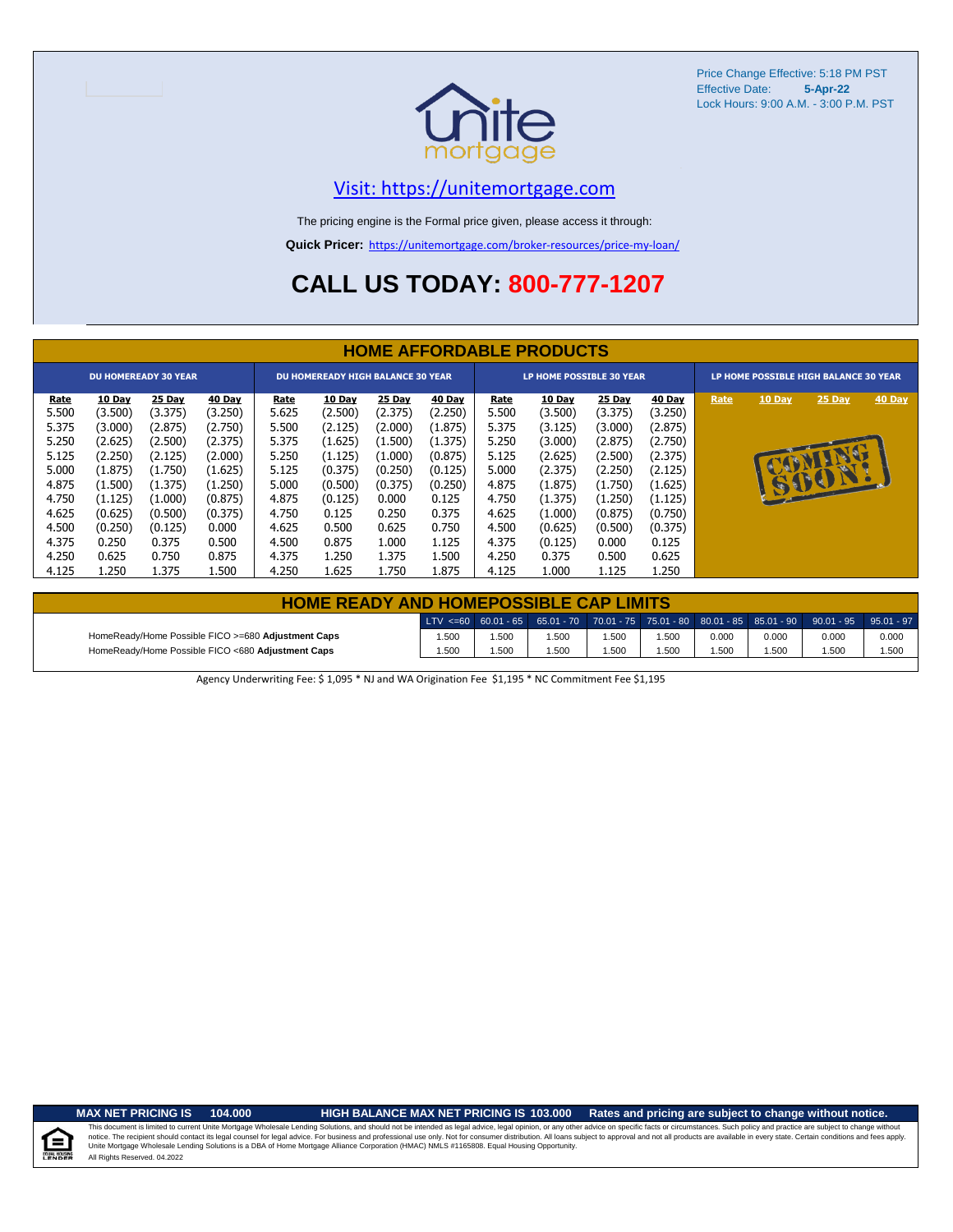

## [V](https://unitemortgage.com/)isit: https://unitemortgage.com

The pricing engine is the Formal price given, please access it through:

**Quick Pricer:** [https://un](https://unitemortgage.com/broker-resources/price-my-loan/)itemortgage.com/broker-resources/price-my-loan/

## **CALL US TODAY: 800-777-1207**

| <b>CONVENTIONAL PRICING ADJUSTMENTS</b>                                        |                       |                                                                                        |             |                         |              |              |              |                      |              |                      |              |
|--------------------------------------------------------------------------------|-----------------------|----------------------------------------------------------------------------------------|-------------|-------------------------|--------------|--------------|--------------|----------------------|--------------|----------------------|--------------|
| Credit Score / LTV                                                             | Loan Terms > 15 years |                                                                                        | LTV < 60    | $60.01 - 70$            | $70.01 - 75$ | $75.01 - 80$ | $80.01 - 85$ | $85.01 - 90$         | $90.01 - 95$ | $95.01 - 97$         | >97.00%      |
| $740+$                                                                         |                       |                                                                                        | 0.000       | 0.250                   | 0.250        | 0.500        | 0.250        | 0.250                | 0.250        | 0.750                | 0.750        |
| 720 - 739                                                                      |                       |                                                                                        | 0.000       | 0.250                   | 0.500        | 0.750        | 0.500        | 0.500                | 0.500        | 1.000                | 1.000        |
| 700 - 719                                                                      |                       |                                                                                        | 0.000       | 0.500                   | 1.000        | 1.250        | 1.000        | 1.000                | 1.000        | 1.500                | 1.500        |
| 680 - 699                                                                      |                       |                                                                                        | 0.000       | 0.500                   | 1.250        | 1.750        | 1.500        | 1.250                | 1.250        | 1.500                | 1.500        |
| 660 - 679                                                                      |                       |                                                                                        | 0.000       | 1.000                   | 2.250        | 2.750        | 2.750        | 2.250                | 2.250        | 2.250                | 2.250        |
| 640 - 659                                                                      |                       |                                                                                        | 0.500       | 1.250                   | 2.750        | 3.000        | 3.250        | 2.750                | 2.750        | 2.750                | 2.750        |
| 620-639                                                                        |                       |                                                                                        | 0.500       | 1.500                   | 3.000        | 3.000        | 3.250        | 3.250                | 3.250        | 3.500                | 3.500        |
| Cash Out (Ex. Student Loan Only) All Loan Terms. Cumulative with above adjust. |                       |                                                                                        | LTV < 60    | $60.01 - 70$            | $70.01 - 75$ | $75.01 - 80$ |              |                      |              |                      |              |
| $740+$                                                                         |                       |                                                                                        | 0.375       | 0.625                   | 0.625        | 0.875        |              |                      |              |                      |              |
| 720 - 739                                                                      |                       |                                                                                        | 0.375       | 1.000                   | 1.000        | 1.125        |              |                      |              |                      |              |
| 700 - 719                                                                      |                       |                                                                                        | 0.375       | 1.000                   | 1.000        | 1.125        |              |                      |              |                      |              |
| 680 - 699                                                                      |                       |                                                                                        | 0.375       | 1.125                   | 1.125        | 1.750        |              |                      |              |                      |              |
| 660 - 679                                                                      |                       |                                                                                        | 0.625       | 1.125                   | 1.125        | 1.875        |              |                      |              |                      |              |
| 640 - 659                                                                      |                       |                                                                                        | 0.625       | 1.625                   | 1.625        | 2.625        |              |                      |              |                      |              |
| 620 - 639                                                                      |                       |                                                                                        | 0.625       | 1.625                   | 1.625        | 3.125        |              |                      |              |                      |              |
| <b>Other Price Adjustments</b>                                                 | All Loan Terms        | Cumulative with above adjustments                                                      | $LTV < =60$ | $60.01 - 65$            | $65.01 - 70$ | $70.01 - 75$ | $75.01 - 80$ | $80.01 - 85$         | $85.01 - 90$ | $90.01 - 95$         | $95.01 - 97$ |
| High Balance Purchase and R/T Refinance                                        |                       |                                                                                        | 0.500       | 0.750                   | 0.750        | 0.750        | 1.000        | 1.000                | 1.000        | 1.000                | 1.000        |
| High Balance Cash-Out Refinance                                                |                       |                                                                                        | 1.250       | 1.500                   | 1.500        | 1.500        | 1.750        | <b>NA</b>            | <b>NA</b>    | NA                   | <b>NA</b>    |
| High Balance ARMs (Adjustment Based on CLTV)                                   |                       |                                                                                        | 0.750       | 0.750                   | 0.750        | 0.750        | 1.500        | 1.500                | 1.500        | 1.750                | 1.750        |
| <b>ARMs</b>                                                                    |                       |                                                                                        | 0.000       | 0.000                   | 0.000        | 0.000        | 0.000        | 0.000                | 0.000        | 0.250                | <b>NA</b>    |
| HomeReady/Home Possible FICO >=680 Adjustment Caps                             |                       |                                                                                        | 1.500       | 1.500                   | 1.500        | 1.500        | 1.500        | 0.000                | 0.000        | 0.000                | 0.000        |
| HomeReady/Home Possible FICO <680 Adjustment Caps                              |                       |                                                                                        | 1.500       | 1.500                   | 1.500        | 1.500        | 1.500        | 1.500                | 1.500        | 1.500                | 1.500        |
| <b>Investment Properties</b>                                                   |                       |                                                                                        | 2.125       | 2.125                   | 2.125        | 2.125        | 3.375        | 4.125                | <b>NA</b>    | <b>NA</b>            | NA.          |
| Second Home                                                                    |                       |                                                                                        | 1.125       | 1.625                   | 1.625        | 2.125        | 3.375        | 4.125                | 4.125        | 4.125                | 4.125        |
| Manufactured home                                                              |                       |                                                                                        | 0.500       | 0.500                   | 0.500        | 0.500        | 0.500        | 0.500                | 0.500        | 0.500                | 0.500        |
| 2-4 Unit Properties (3-4 unit max LTV is 75% (DU) and 80% (LP))                |                       |                                                                                        | 1.000       | 1.000                   | 1.000        | 1.000        | 1.000        | 1.000                | NA.          | <b>NA</b>            | NA.          |
| Condos - Loan Terms > 15Y (does not apply to Detached building types)          |                       |                                                                                        | 0.000       | 0.000                   | 0.000        | 0.000        | 0.750        | 0.750                | 0.750        | 0.750                | 0.750        |
|                                                                                |                       | Escrow Waiver (LTV >80% not available in NM, LTV >90% does not apply to HB Nationwide) | 0.000       | 0.000                   | 0.000        | 0.000        | 0.000        | 0.000                | 0.000        | 0.000                | <b>NA</b>    |
|                                                                                |                       |                                                                                        |             |                         |              |              |              |                      |              |                      |              |
| UW Waiver Fee (ALL LTV) - based on loan size                                   |                       |                                                                                        |             |                         |              |              |              |                      |              |                      |              |
|                                                                                |                       | <b>ALL SUBORDINATE FINANCING</b>                                                       |             |                         |              | .375%        |              |                      |              |                      |              |
| <b>LTV Range</b>                                                               |                       | <b>CLTV Range</b>                                                                      |             | Credit Score < 720      |              |              |              | Credit Score > 720   |              |                      |              |
| $\leq 65.00\%$                                                                 |                       | $80.01\% - 95.00\%$                                                                    |             | 0.500                   |              |              |              | 0.250                |              |                      |              |
| 65.01% - 75.00%                                                                |                       | $80.01\% - 95.00\%$                                                                    |             | 0.750                   |              |              |              | 0.500                |              |                      |              |
| 75.01% - 95.00%                                                                |                       | $90.01\% - 95.00\%$                                                                    |             | 1.000                   |              |              |              | 0.750                |              |                      |              |
| 75.01% - 90.00%                                                                |                       | 76.01% - 90.00%                                                                        |             | 1.000                   |              |              |              | 0.750                |              |                      |              |
| $\leq 95.00\%$                                                                 |                       | 95.01% - 97.00%                                                                        |             | 1.500                   |              |              |              | 1.500                |              |                      |              |
|                                                                                |                       |                                                                                        |             |                         |              |              |              |                      |              |                      |              |
|                                                                                |                       | <b>LOCK EXTENSIONS - RELOCKS - OTHER CHANGES</b>                                       |             |                         |              |              |              |                      |              |                      |              |
|                                                                                |                       |                                                                                        |             | <b>Lock Extensions:</b> |              |              |              |                      |              |                      |              |
| 1-4 days                                                                       | .03 / day             |                                                                                        |             |                         |              |              |              |                      |              |                      |              |
| 5 days                                                                         |                       |                                                                                        |             |                         |              |              |              | 10 Day Lock Expires: | 04/15/22     |                      |              |
| 7 days                                                                         |                       |                                                                                        |             |                         |              |              |              | 25 Day Lock Expires: | 04/30/22     |                      |              |
| 10 days                                                                        | 0.250                 |                                                                                        |             |                         |              |              |              |                      |              | 40 Day Lock Expires: | 05/15/22     |
| 15 days                                                                        | 0.375                 |                                                                                        |             |                         |              |              |              |                      |              |                      |              |

**Relocks: Other Changes:**

Loan Program *plus* Worse Case if moving into different delivery type Rate Change Mot subject to worse case pricing

Locks expiring on a non business day are good through the following business day.

Agency Underwriting Fee: \$ 1,095 \* NJ and WA Origination Fee \$1,195 \* NC Commitment Fee \$1,195

| NDE<br>Ì |  |
|----------|--|
|          |  |

| <b>NET PRICING IS</b> | 104.000 |
|-----------------------|---------|
|-----------------------|---------|

APOR: 15/20 YR.: 2.500% 1 YR CMT: 0.120%

**MAX NET PRICING IS 104.000 Rates and prices are subject to change without notice.** 25/30 YR.: 2.960% 1 YR Libor: 0.360% All Rights Reserved. 04.2022 This document is limited to current Unite Mortgage Wholesale Lending Solutions, and should not be intended as legal advice, legal opinion, or any other advice on specific facts or circumstances. Such policy and practice ar